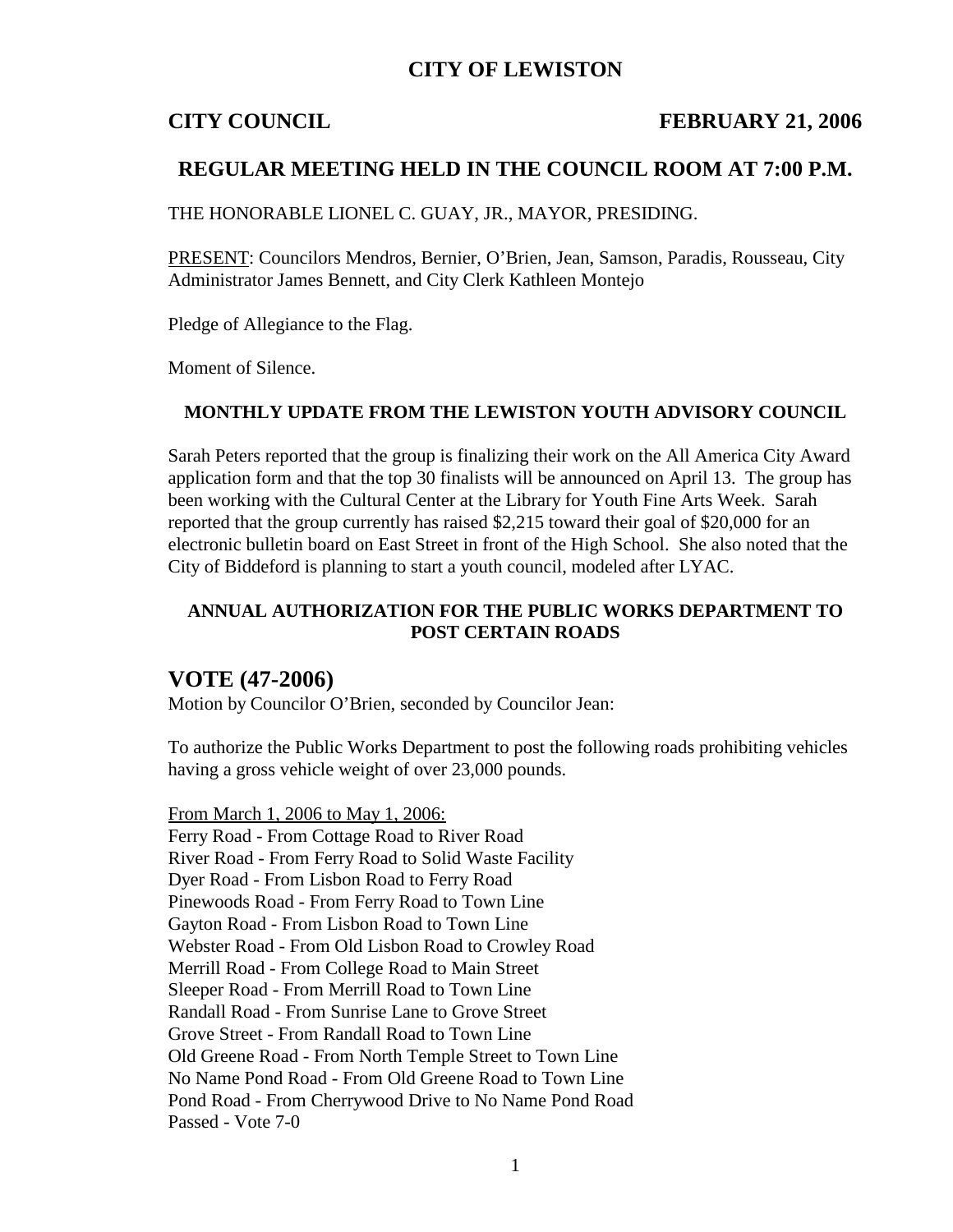## **DISPOSITION OF POLICE DEPARTMENT COMMAND VEHICLE**

# **VOTE (48-2006)**

Motion by Councilor O'Brien, seconded by Councilor Jean:

To authorize the sale of the 1988 police department command vehicle to the City of Auburn for \$2,000. Passed - Vote 7-0

## **AUTHORIZATION TO ACCEPT TRANSFER OF FORFEITURE FUNDS**

# **VOTE (49-2006)**

Motion by Councilor Samson, seconded by Councilor Jean:

That pursuant to Title 15, Maine Revised Statutes Annotated, Section 5824(3) and Section 5822(4)(A), the City Council hereby acknowledges and approves of the transfer of twelve percent (less administrative fees) of \$147,652, in lieu of property in Bridgton, Maine, or any portion thereof, in the case of US Department of Justice Drug Enforcement Administration vs. Frank Kimball, CE-05-0016 Exhibit N-14 and 05-DEA-449530; and the transfer of fifteen percent of the proceeds from the sale of 181 acres of land with a 40' by 100' barn in Standish, Maine, or any portion thereof, in the case of US Department of Justice Drug Enforcement Administration vs. Ross Wheaton, CE-03-0011 and 05-DEA-449668. Being funds forfeited pursuant to court process. It is further acknowledged that these funds shall be credited to the 'City of Lewiston Drug Enforcement Program', funds to be deposited in Account No. 590-3514050 at People's Heritage Bank. Passed - Vote 7-0

## **PUBLIC HEARING AND FINAL PASSAGE FOR AN AMENDMENT TO THE STREETS AND SIDEWALKS ORDINANCE REGARDING TRAFFIC IMPACT FEES ON OUTER LISBON STREET**

Mayor Guay opened the hearing. No members of the public spoke for or against this item. Mayor Guay then closed the hearing.

# **VOTE (50-2006)**

Motion by Councilor Jean, seconded by Councilor Paradis:

That the proposed amendments to the City Code of Ordinances, Chapter 66 "Streets and Sidewalks", Article VI "Outer Lisbon Street Traffic Impact Fee", receive final passage by a roll call vote. Passed - Vote 6-1 (Councilor Mendros opposed.)

## **SPECIAL AMUSEMENT PERMIT FOR THE OASIS, 351 LISBON STREET**

Mayor Guay opened the public hearing. No members of the public spoke for or against this item. Mayor Guay then closed the hearing. Councilor Jean noted that there are four pages from the police log regarding issues with this business. The business owner, Frank Berenyi, said that he has met with the Police Chief and Lieutenant McGonagle and has discussed the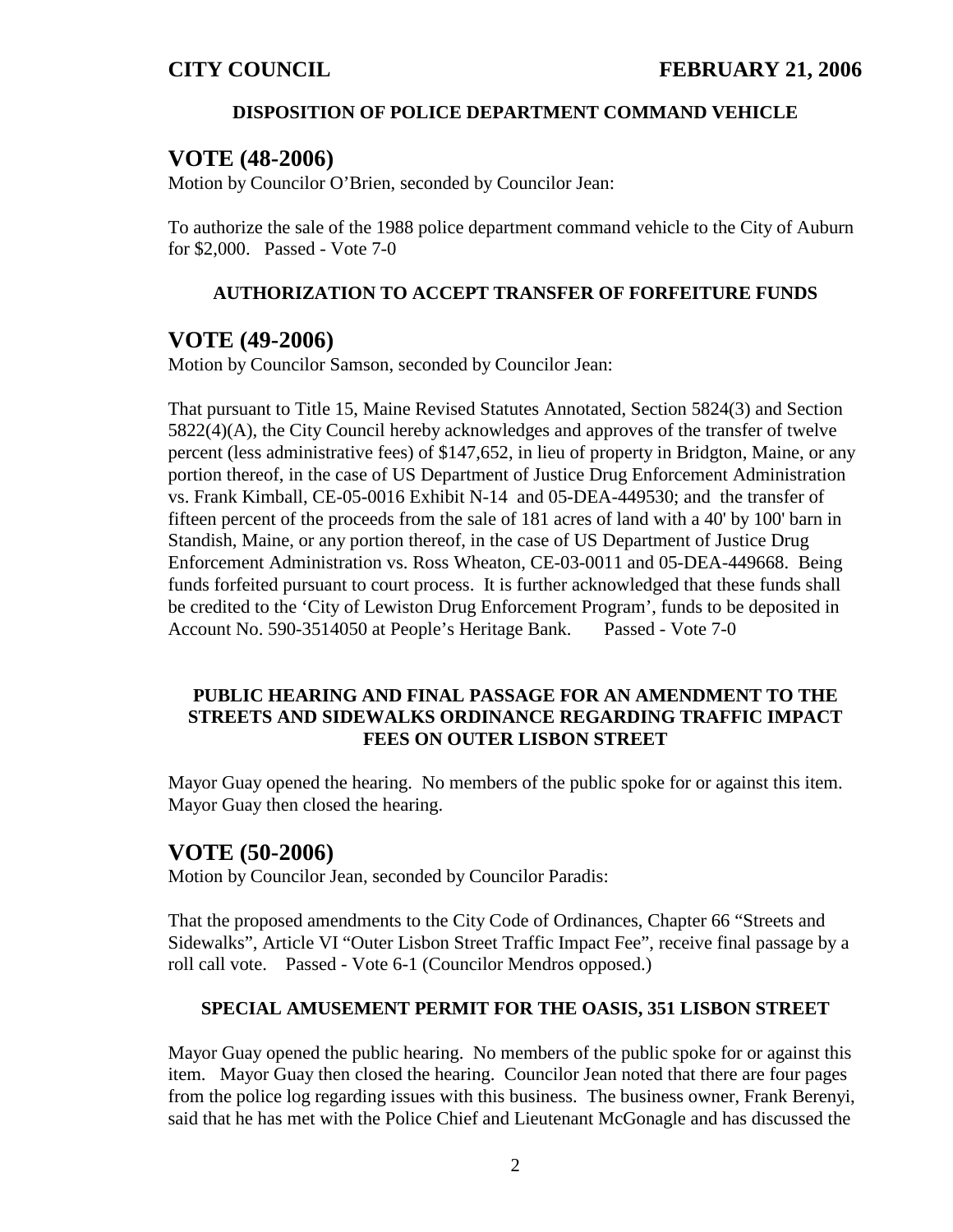# **CITY COUNCIL FEBRUARY 21, 2006**

problems which are mainly on Thursday nights and were a result of the patrons ages 18 - 20. Mr. Berenyi said that he will be changing the business to cater to and allow only those that are 21 and over. Councilor Jean suggested adding additional staff to help monitor. The applicant said that he has added additional staff and will also be adding cameras on the outside of the building to monitor for problems. The Chief stated that the change in ages of the patrons as well as the cameras will be a big help, and the Police Department is recommending the renewal of this permit.

# **VOTE (51-2006)**

Motion by Councilor Jean, seconded by Councilor Paradis:

To grant a special amusement permit for dancing and entertainment to The Oasis, 351 Lisbon Street. Passed - Vote 7-0

## **SPECIAL AMUSEMENT PERMIT FOR BARNIE'S BAR & GRILL**

Mayor Guay opened the public hearing. Gary Morin of 295 Pond Road stated his house is located 150-170 feet away from this establishment. He said there are constant noise problems in the summer time when patrons are on the deck. He also said that since the smoking laws have changed, patrons now gather outside to smoke and often become very loud and boisterous, many times at midnight or later. Mr. Morin noted he must keep all of his windows closed in the summer so his family can try to sleep and he feels the location of the bar interferes with his use of his home. He expressed concerns are parking problems and intoxicated patrons leaving the bar. Paul Custeau of 1063 Sabattus Street spoke and said if this was operated as a friendly, neighborhood bar it would be fine, but the entertainment and live bands add a lot of noise and the patrons get louder. He said it is impossible to get a good night sleep in the summer time because of the noise. Mary Marden of 1056 Sabattus Street addressed the Council and echoed the previous comments. She said that she hears a lot of noise in the parking lot and tires squealing on a regular basis. Mayor Guay then closed the hearing. The City Administrator reminded the Council that this agenda item is for a new liquor license for the new owners of this establishment and that under state statutes, the actions and activities of the bar, under previous ownership, can not be taken into consideration when approving a new liquor license. Mr. Bennett addressed the applicants who were present and suggested that they met with the neighbors to address the concerns that were expressed during this hearing.

# **VOTE (52-2006)**

Motion by Councilor Jean, seconded by Councilor Paradis:

To authorize the City Clerk's Office to approve a new liquor license application and special amusement permit Barnie's Bar & Grill, 1065 Sabattus Street. Passed - Vote 7-0

## **PUBLIC HEARING ON A NEW LIQUOR LICENSE AND SPECIAL AMUSEMENT PERMIT FOR CLUB ADRENALIN, 18 PARK STREET**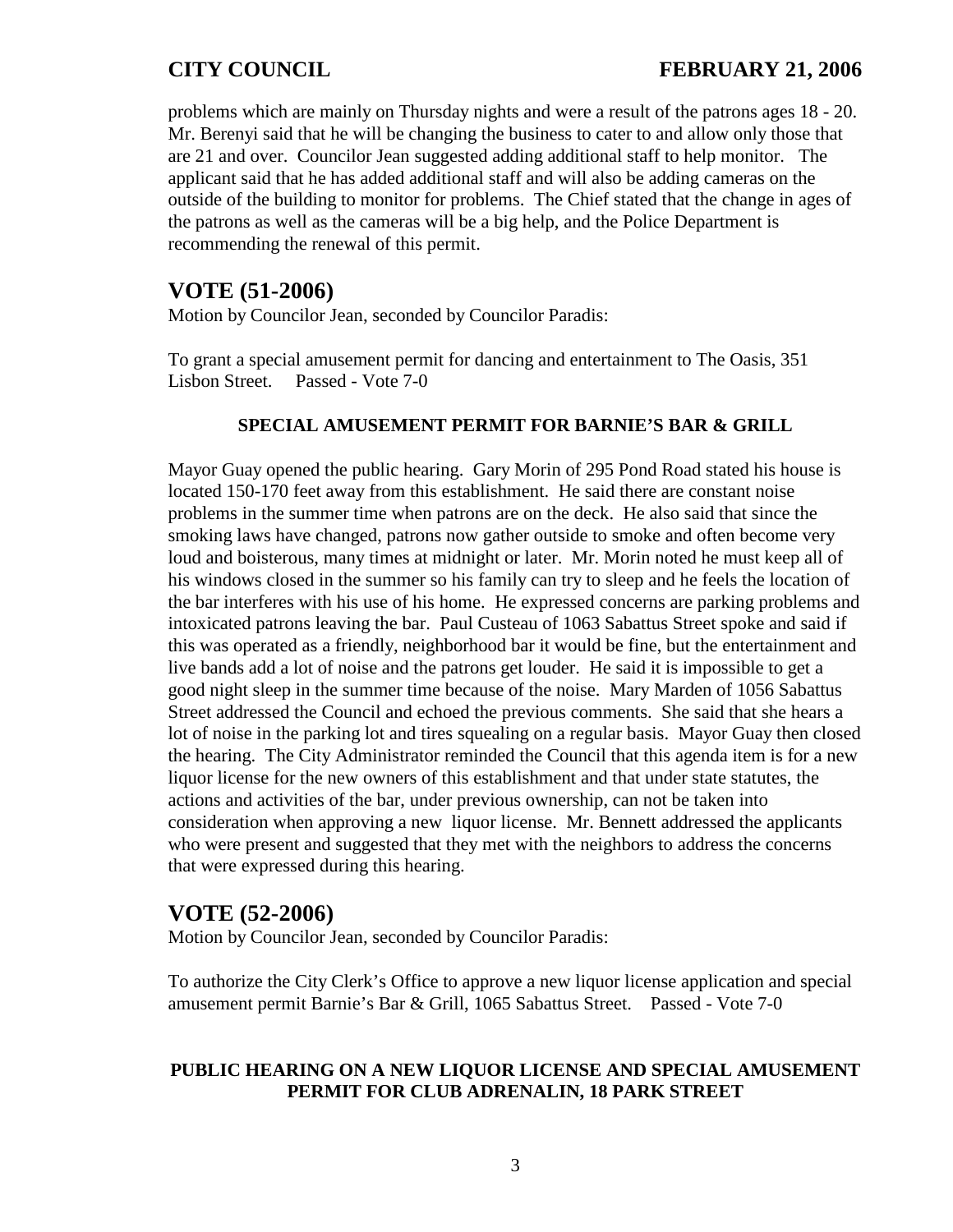# **CITY COUNCIL FEBRUARY 21, 2006**

Mayor Guay opened the public hearing. No members of the public spoke for or against this item. Mayor Guay then closed the hearing. Councilor O'Brien expressed concerns regarding noise and other issues that are a result of a nightclub operation and mentioned the senior housing complex next door. The business owner addressed the Council and stated he has met with the Police Chief about this and is working on recommendations regarding sound reduction techniques, best location of the outside smoking area and so forth.

# **VOTE (53-2006)**

Motion by Councilor O'Brien, seconded by Councilor Jean:

To authorize the City Clerk's Office to approve a new liquor license application and special amusement permit for Club Adrenalin, 18 Park Street. Passed - Vote 5-1-1 (Councilor O'Brien opposed, Council Mendros was absent from the Chambers during this vote)

## **SPECIAL AMUSEMENT PERMIT FOR THE CARLTON CLUB, 25 SABATTUS STREET**

Mayor Guay opened the public hearing. No members of the public spoke for or against this item. Mayor Guay then closed the hearing.

# **VOTE (54-2006)**

Motion by Councilor Paradis, seconded by Councilor Jean:

To grant a special amusement permit for dancing and entertainment to Carlton Club, 25 Sabattus Street. Passed - Vote 6-0-1 (Councilor Mendros was absent from the Chambers during this vote)

## **POLICY MANUAL AMENDMENT REGARDING PROPOSED CHANGES IN THE TAXI CAB RATES**

Daniel Leonas addressed the Council and said the taxi owners met with city staff and are in full support of the proposed rates.

# **VOTE (55-2006)**

Motion by Councilor Jean, seconded by Councilor Samson:

To approve the proposed amendments to the City Policy Manual, Policy Number 60 - Operation of Taxicabs, to be effective March 1, 2006. Passed - Vote 6-0-1 (Councilor Mendros was absent from the Chambers during this vote)

## **ESTABLISHMENT OF THE SOUTH LEWISTON RETAIL GROWTH DISTRICT**

Councilor Jean felt that this development district should not be limited to just retail but should be expanded to allow for all development options. A resident of Russell Street spoke and stated she is representing the Visible Community organization and inquired about any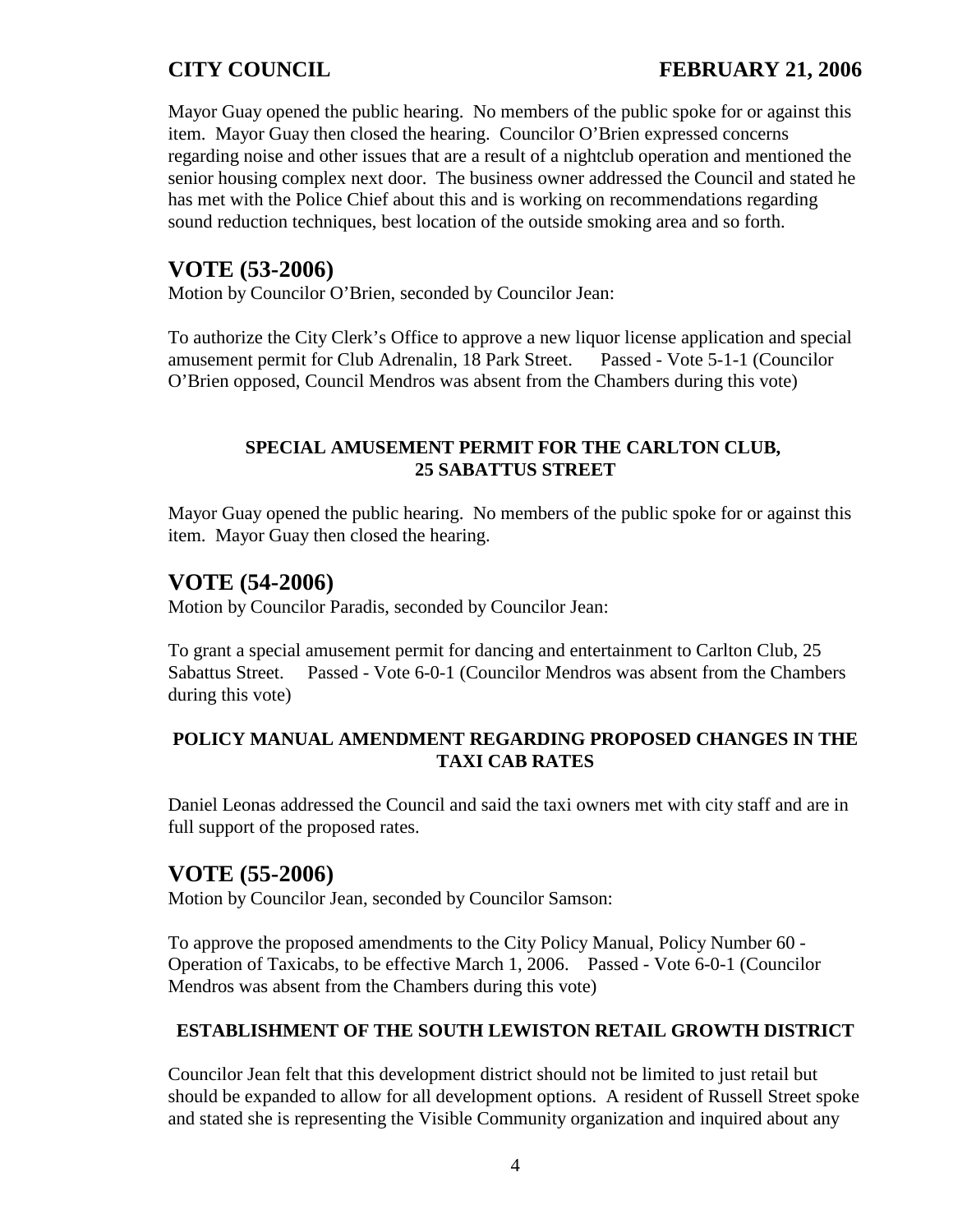public input in the creation of the district. The City Administrator stated that development districts are designed by city staff and the City Council, yet this is the opportunity for public input and comment prior to the adoption and establishment of such district.

# **VOTE (56-2006)**

Motion by Councilor Jean, seconded by Councilor Samson:

To adopt the Findings and Resolution for the South Lewiston Retail Growth District, and to approve and adopt the proposed South Lewiston Retail Growth District, for the purpose of stimulating appropriate retail and commercial growth in the District, increasing the employment opportunities and broadening the tax base of the people of the City of Lewiston. Passed - Vote 7-0

## **ADOPTION OF KENNEDY PARK MASTER PLAN**

Allison Stone, chairperson of the Kennedy Park Master Plan committee, spoke and described the public input process the committee undertook to gain citizen ideas and input regarding the future use of the park. Councilor Bernier inquired about the location of the bicentennial time capsule that was buried in Kennedy Park. Deputy City Administrator Phil Nadeau stated the committee is still researching the exact location. Councilor Mendros stated the design plans contain numerous trees and he was concerned with safety and limited visibility. Resident Charles Soule of 170 Bartlett Street stated he felt the money could be spent by the City in other ways that would be of greater benefit to the residents.

# **VOTE (57-2006)**

Motion by Councilor O'Brien, seconded by Councilor Samson:

To accept and adopt the Kennedy Park Master Plan as presented. Passed - Vote 7-0

## **RESOLUTION REGARDING COLLABORATIVE EFFORTS AND THE LEWISTON AUBURN JOINT SERVICES COMMISSION**

Councilor Bernier stated that if the taxpayers can see a savings from the recommendations, then it is a positive benefit. She stated that she did not feel it was appropriate to vote on the report at last week's joint meeting, noting the City Administrator should have been allowed time to discuss the reports recommendations with city staff prior to a Council vote. She mentioned the city staff does an exceptional job and she wants to departments to focus on the budget preparation and not be distracted with the report. Mr. Bennett said the employees understand the need to save money, yet he felt that things were moving too quickly by taking a vote last week. He noted he did not have time to discuss any impacts with the union leadership. Councilor Paradis noted he fully supports the Resolution and is concerned that only 300 people were polled for the survey. Councilor Rousseau said that the Commission only scratched the surface regarding joint work and projects that could be done and stated that any recommendations by the joint coordinator need to be approved by both Councils before it can move forward.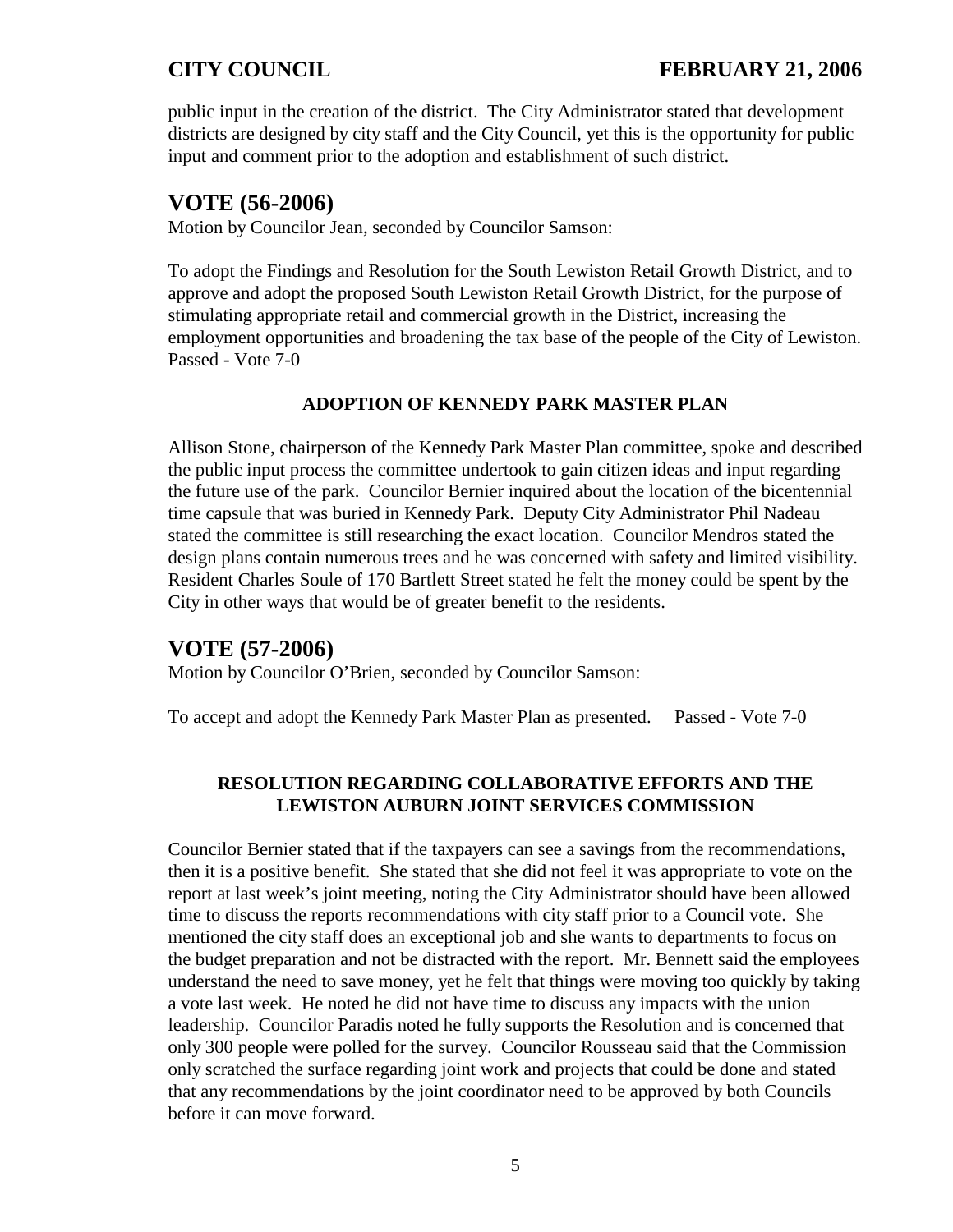# **VOTE (58-2006)**

Motion by Councilor Samson, seconded by Councilor Jean:

To adopt the Resolution regarding collaborative efforts and the Lewiston Auburn Joint Services Commission:

WHEREAS, the Lewiston City Council has worked diligently over the last few years to provide quality municipal services for the benefit of our residents and for those who come into the community for employment and pleasure, and,

WHEREAS, the Lewiston City Council has also supported a quality lifelong public education system that is being provided within the community by our School Department, and

WHEREAS, despite a time when all of the goods and services that are purchased by the school and municipal operations continue to increase in cost, the Lewiston City Council has delivered these services without increasing the cost to the taxpayers, and,

WHEREAS, the Lewiston City Council recognizes that a major part of our city's many accomplishments is the direct result of our employees hard work and deep commitment for the citizens of Lewiston, and

WHEREAS, the challenges to continue this trend of maintaining and improving our services without increasing the direct costs to the Lewiston taxpayers in an era of escalating costs and inflation becomes ever more difficult each year, and

WHEREAS, the Lewiston-Auburn Commission on Joint Services has presented a report that provides some bold and innovative suggestions to further expand those collaborative ideals that could assist the Lewiston City Council to continue this recent trend, and

WHEREAS, the citizens of Lewiston have benefitted financially from the collaboration efforts to date, and

WHEREAS, the Commission's report has stated as a specific goal that expanding the scope of these collaborative efforts shall be done through natural attrition of the cities' workforces and hence, would not include any employee layoffs,

NOW, THEREFORE, be it resolved by the City of Lewiston that the Lewiston City Council hereby resolves that they will explore in detail and through a deliberative process the recommendations that have been made by the Commission. This process shall be done on the principle of honoring and respecting the outstanding employees of the City of Lewiston, to insure that all proposals are achievable relative to their impact on reducing the costs of local government, and shall hold steadfast to the Commission's recommendation that such collaborative gains will be accomplished only through attrition and with employee involvement.

Passed - Vote 7-0